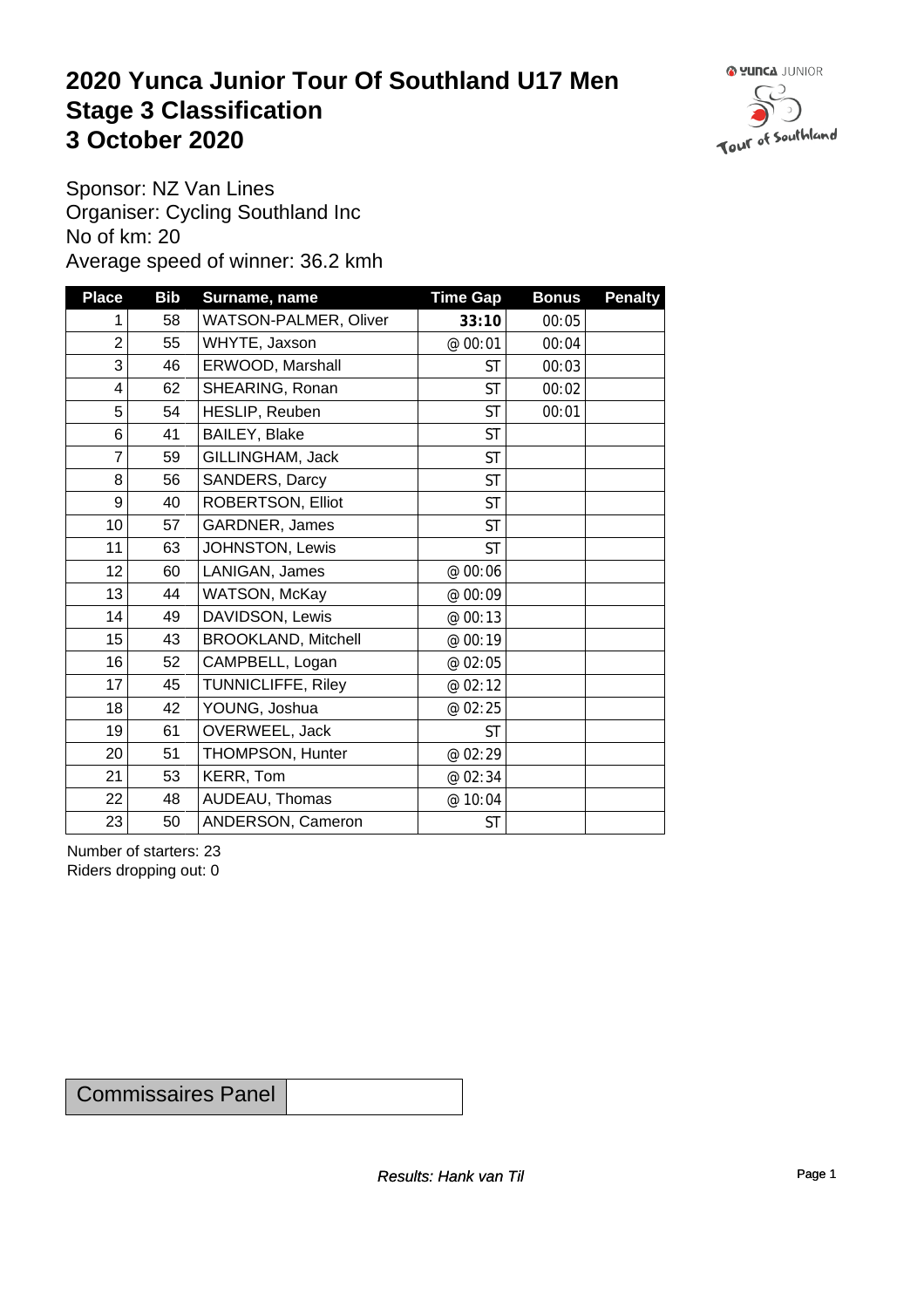## **2020 Yunca Junior Tour Of Southland U17 Men General Classification (Stage 3)**<br> **3 October 2020 3 October 2020**



Organiser: Cycling Southland Inc

| <b>Place</b>   | <b>Bib</b> | Surname, name                | <b>Time Gap</b> |
|----------------|------------|------------------------------|-----------------|
| 1              | 57         | GARDNER, James               | 3:02:45         |
| $\overline{2}$ | 46         | ERWOOD, Marshall             | @ 00:17         |
| 3              | 58         | <b>WATSON-PALMER, Oliver</b> | @ 00:24         |
| 4              | 55         | WHYTE, Jaxson                | @ 00:28         |
| 5              | 41         | <b>BAILEY, Blake</b>         | <b>ST</b>       |
| 6              | 59         | GILLINGHAM, Jack             | @ 00:29         |
| 7              | 40         | ROBERTSON, Elliot            | @ 00:30         |
| 8              | 56         | SANDERS, Darcy               | @ 00:32         |
| 9              | 44         | <b>WATSON, McKay</b>         | @ 02:47         |
| 10             | 54         | HESLIP, Reuben               | @ 03:04         |
| 11             | 49         | DAVIDSON, Lewis              | @ 03:23         |
| 12             | 62         | SHEARING, Ronan              | @ 12:34         |
| 13             | 53         | KERR, Tom                    | @ 15:46         |
| 14             | 63         | JOHNSTON, Lewis              | @ 16:30         |
| 15             | 52         | CAMPBELL, Logan              | @ 25:20         |
| 16             | 42         | YOUNG, Joshua                | @ 26:48         |
| 17             | 61         | OVERWEEL, Jack               | @ 27:45         |
| 18             | 60         | LANIGAN, James               | @ 28:03         |
| 19             | 51         | THOMPSON, Hunter             | @ 36:56         |
| 20             | 45         | <b>TUNNICLIFFE, Riley</b>    | @ 39:21         |
| 21             | 50         | ANDERSON, Cameron            | @ 51:16         |
| 22             | 43         | <b>BROOKLAND, Mitchell</b>   | @ 1:04:50       |
| 23             | 48         | AUDEAU, Thomas               | @ 1:19:32       |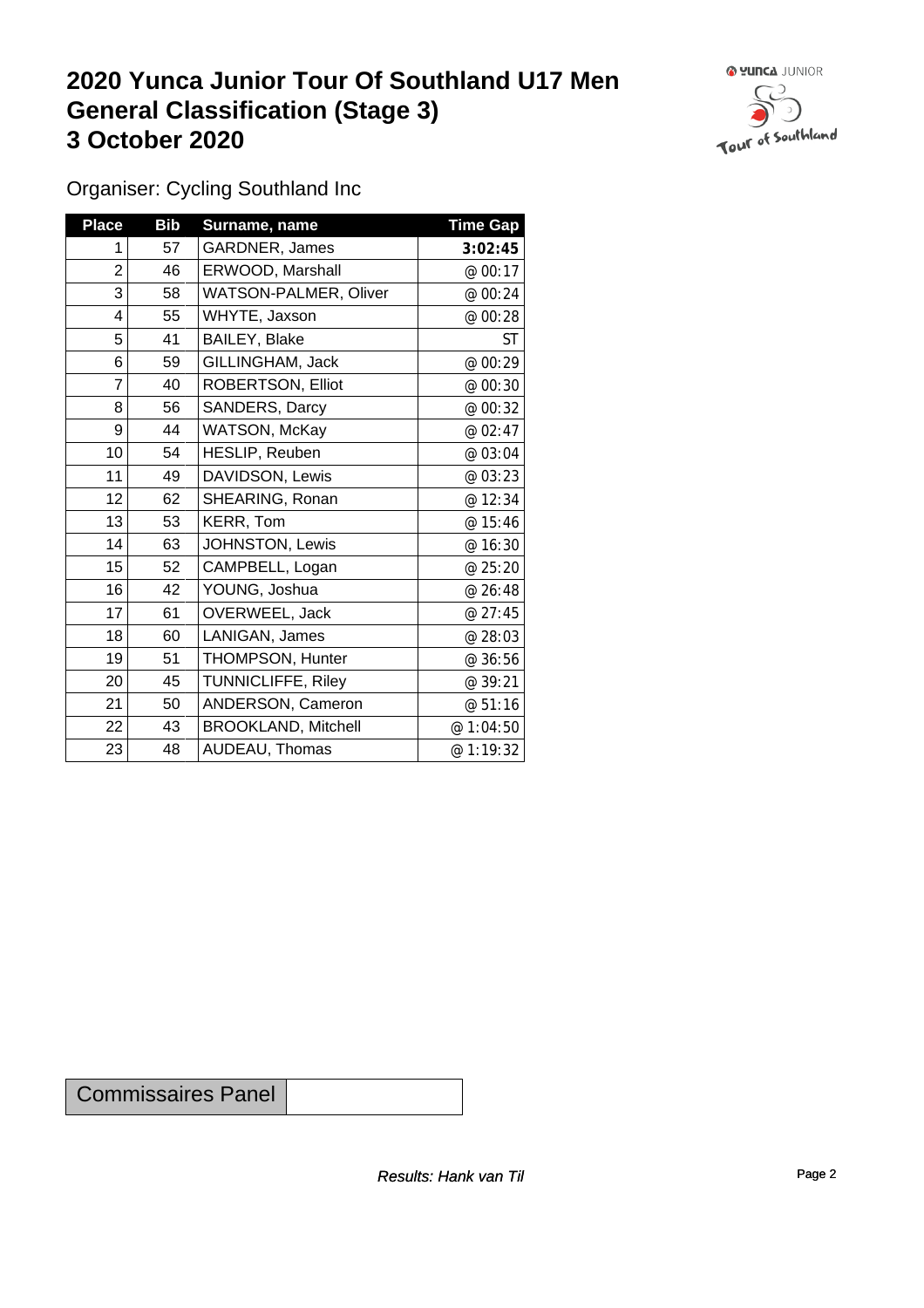## **2020 Yunca Junior Tour Of Southland U17 Men Sprint Classification (Stage 3) 3 October 2020**



Organiser: Cycling Southland Inc

| <b>Place</b> |    | Bib Surname, name            | <b>Points</b> |
|--------------|----|------------------------------|---------------|
|              | 58 | <b>WATSON-PALMER, Oliver</b> | 10            |
|              | 56 | <b>SANDERS, Darcy</b>        |               |
|              | 46 | ERWOOD, Marshall             |               |
| 4            | 57 | GARDNER, James               |               |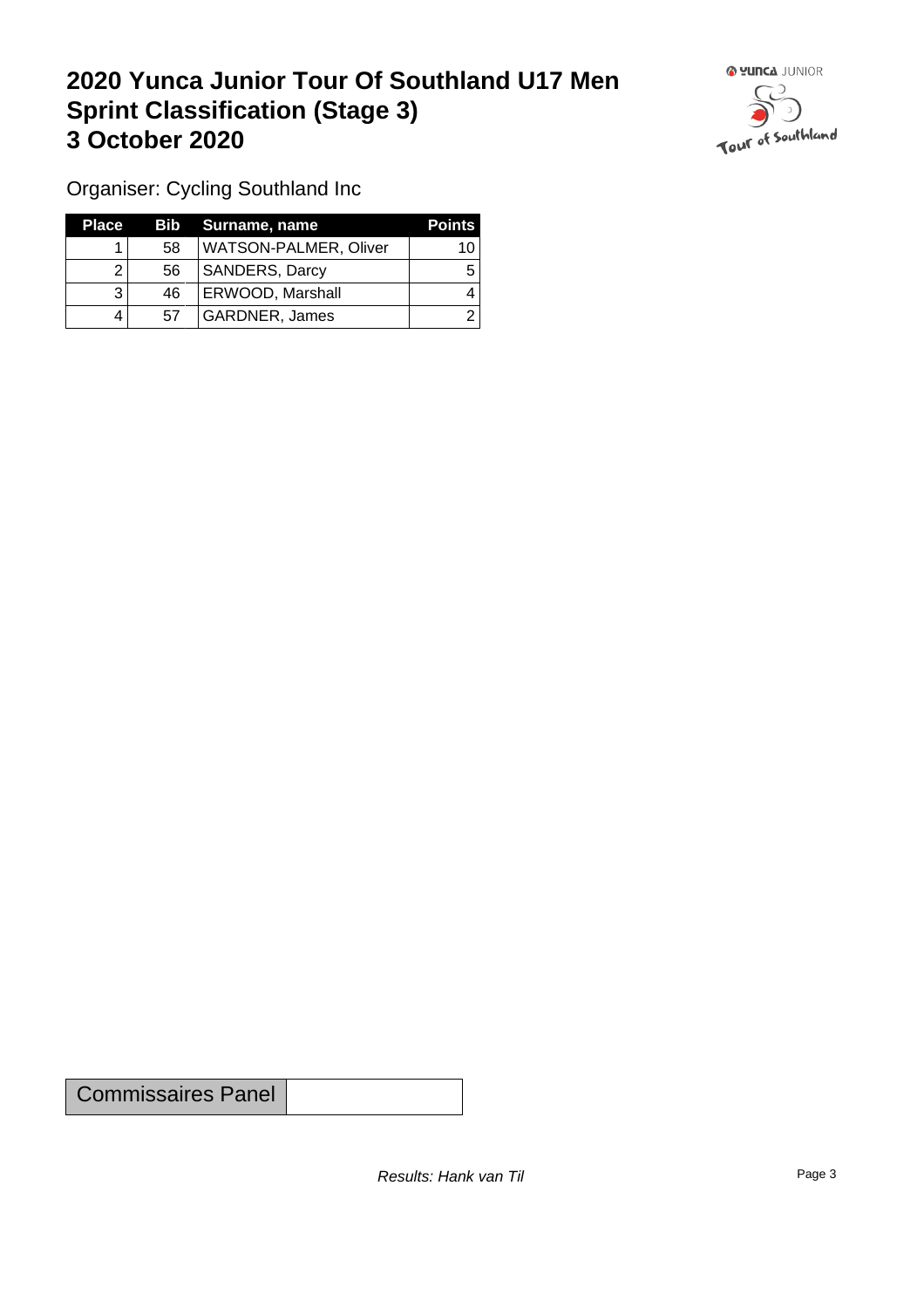## **2020 Yunca Junior Tour Of Southland U17 Men KOM Classification (Stage 3) 3 October 2020**



Organiser: Cycling Southland Inc

| <b>Place</b> |    | <b>Bib</b> Surname, name | <b>Points</b> |
|--------------|----|--------------------------|---------------|
|              | 57 | GARDNER, James           |               |
|              | 58 | WATSON-PALMER, Oliver    |               |
| 3            | 59 | GILLINGHAM, Jack         | ◠             |
|              | 62 | SHEARING, Ronan          |               |
| 5            | 56 | SANDERS, Darcy           |               |
| 6            | 44 | WATSON, McKay            |               |